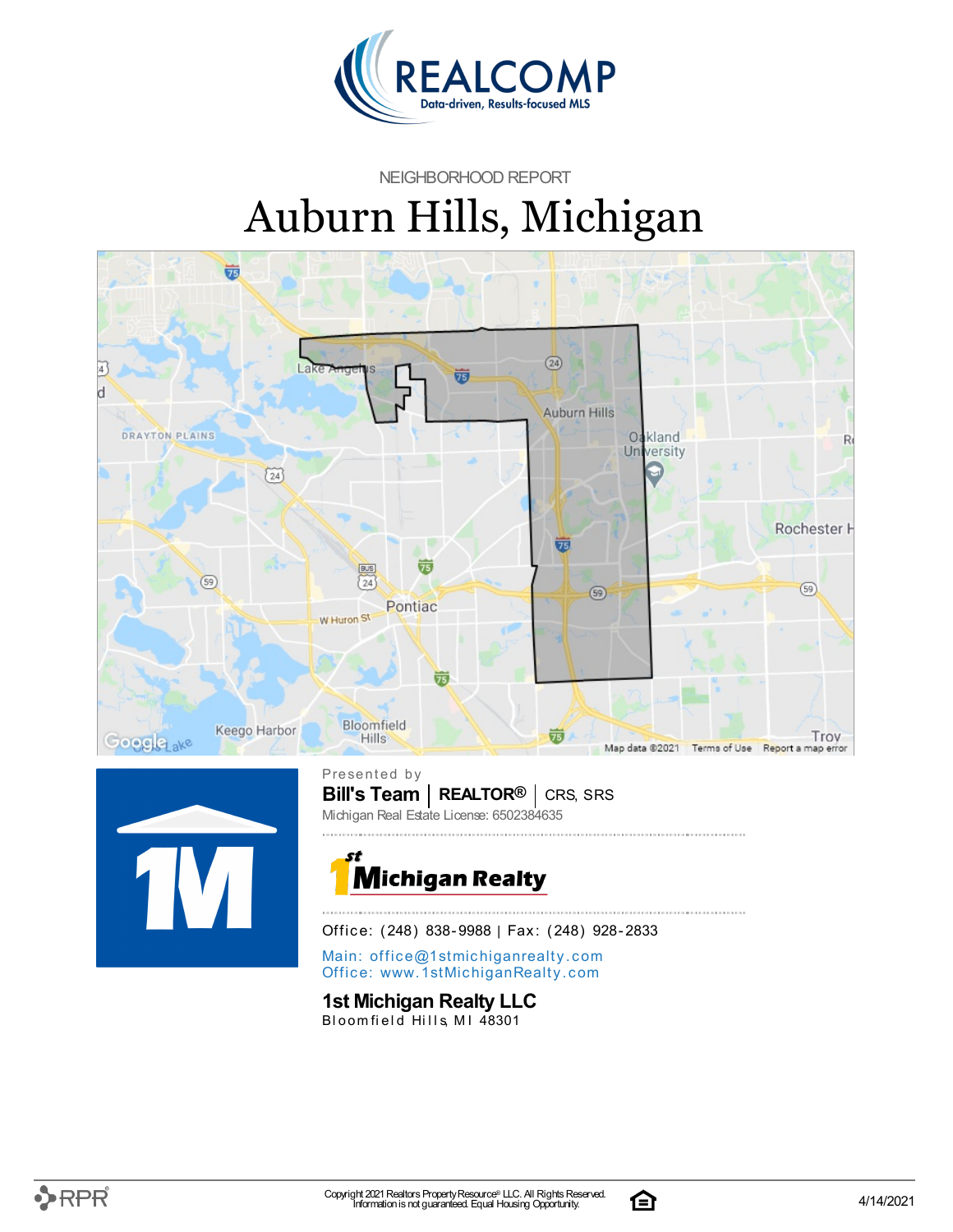

# Neighborhood: Housing Stats and Charts

|                                                         | <b>Auburn Hills</b> | <b>Oakland County</b> | <b>Michigan</b> | <b>USA</b> |
|---------------------------------------------------------|---------------------|-----------------------|-----------------|------------|
| Median Estimated Home Value                             | \$212K              | \$294K                | \$220K          | \$260K     |
| <b>Estimated Home Value 12-Month Change</b>             | $+12.6%$            | $+7.4%$               | $+8.9%$         | $+6.3%$    |
| <b>Median List Price</b>                                | \$275K              | \$320K                | \$210K          | \$118K     |
| <b>List Price 1-Month Change</b>                        | $+15.8\%$           |                       | $0\%$           | $-5.4\%$   |
| List Price 12-Month Change                              |                     | $+1.6%$               | $+10.6%$        | +7.6%      |
| <b>Median Home Age</b>                                  | 44                  | 50                    | 41              | 41         |
| Own                                                     | 46%                 | <b>71%</b>            | 71%             | 64%        |
| Rent                                                    | 54%                 | 29%                   | 29%             | 36%        |
| \$ Value of All Buildings for which Permits Were Issued |                     | \$699M                | \$4.58B         | \$281B     |
| % Change in Permits for All Buildings                   |                     | $-19%$                | $-6%$           | $+1\%$     |
| % Change in \$ Value for All Buildings                  |                     | $-7%$                 | 0%              | $+3%$      |

#### Median Sales Price vs. Sales Volume

Thischart comparesthe price trend and salesvolume for homesin an area. Home pricestypically followsales volume, with a time lag, since sales activity is the driver behind price movements.

Data Source: Public recordsand listings data

Update Frequency: Monthly

Median Sales Price Public Records Median Sales Price Listings Sales Volume

Public Records

Sales Volume Listings





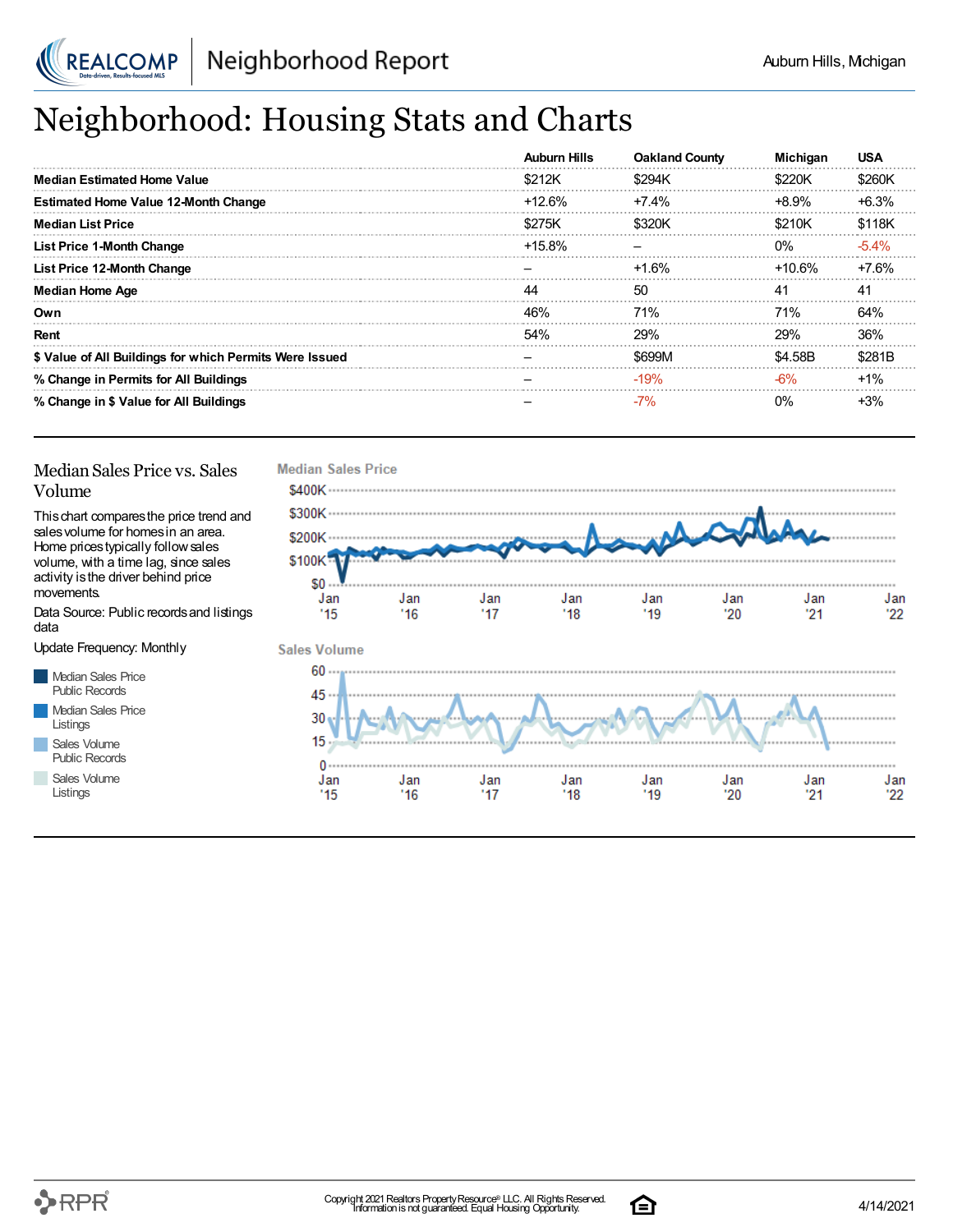

#### Median Listing Price vs. Listing Volume

Thischart comparesthe listing price and listing volume for homesin an area. Listing prices often follow listing volume, with a time lag, because supply can drive price movements.

Data Source: On- and off-market listings sources

Update Frequency: Monthly

**Median List Price** Listing Volume



#### Price Range of Homes Sold

Thischart showsthe distribution of homes reported sold in the past six monthswithin different price rangesin the area of your search. The amount shown for the subject property issold data where available, or the property's estimated value when salesdata are unavailable (such asa non-disclosure state) or provided in range format.

Data Source: Public records data Update Frequency: Monthly

Sales Count By Price Range

#### Price per Square Foot of Homes Sold

Thischart showsthe distribution of homes reported sold in the past six monthsat different pricesper square foot (living area sourced from public records).

Data Source: Public records data

Update Frequency: Monthly

Sales Count By Price Per Sq Ft





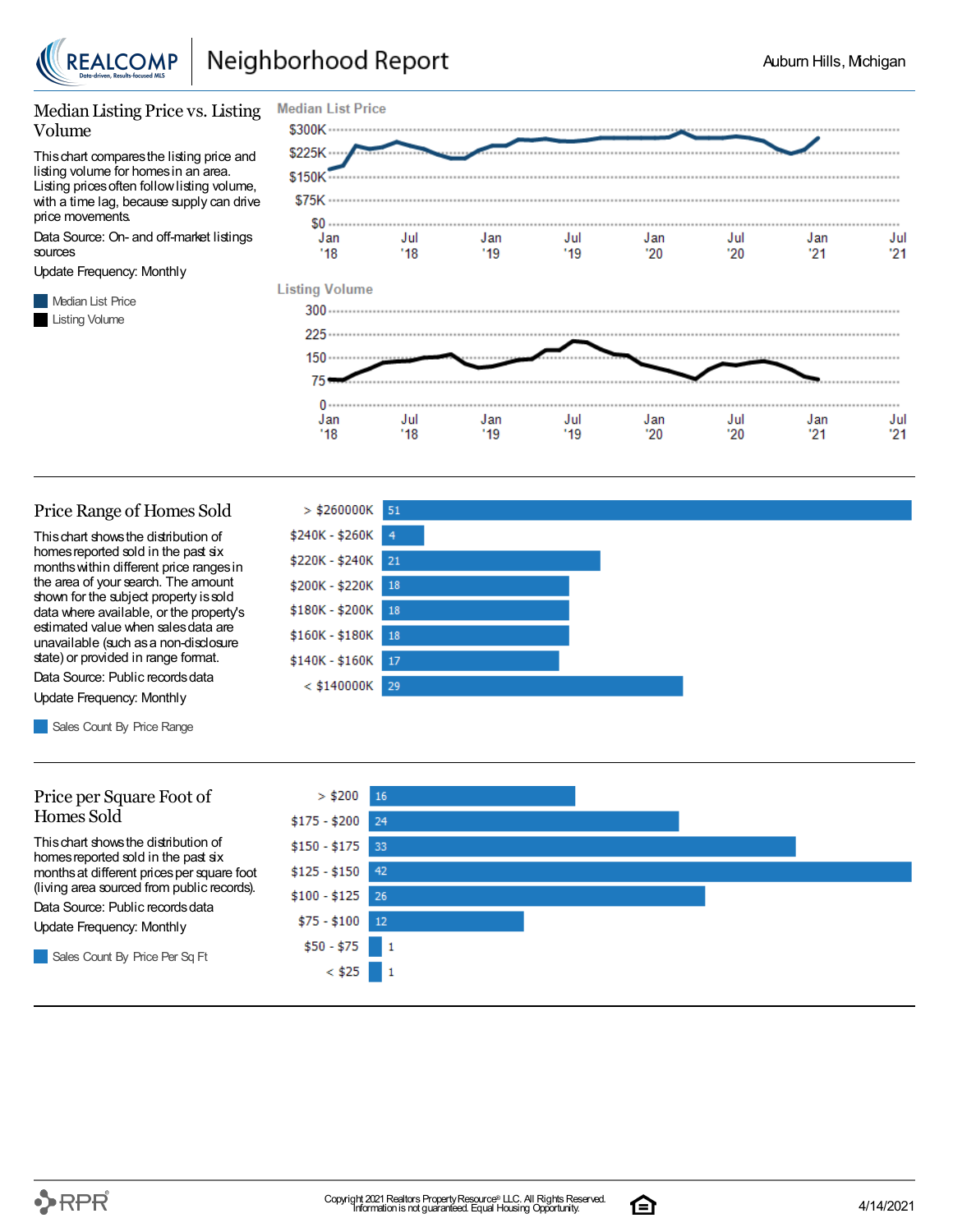

## Neighborhood Report



#### Age Range of Homes Sold

Thischart showsthe distribution of homes reported sold in the past six monthsof different age rangesin the area of your search.

Data Source: Public records data Update Frequency: Monthly

Sales Count by Age of House



#### Number of Bedroomsin Homes Sold

Thischart showsthe distribution of homes reported sold in the past six months, according to the number of bedrooms, in the area of your search.

Data Source: Public records data Update Frequency: Monthly

**Sales Count by Bedroom** 

 $5 \mid 1$ 4 19 3. 59 2 41  $\mathbf{1}$  $\vert 2 \vert$ 

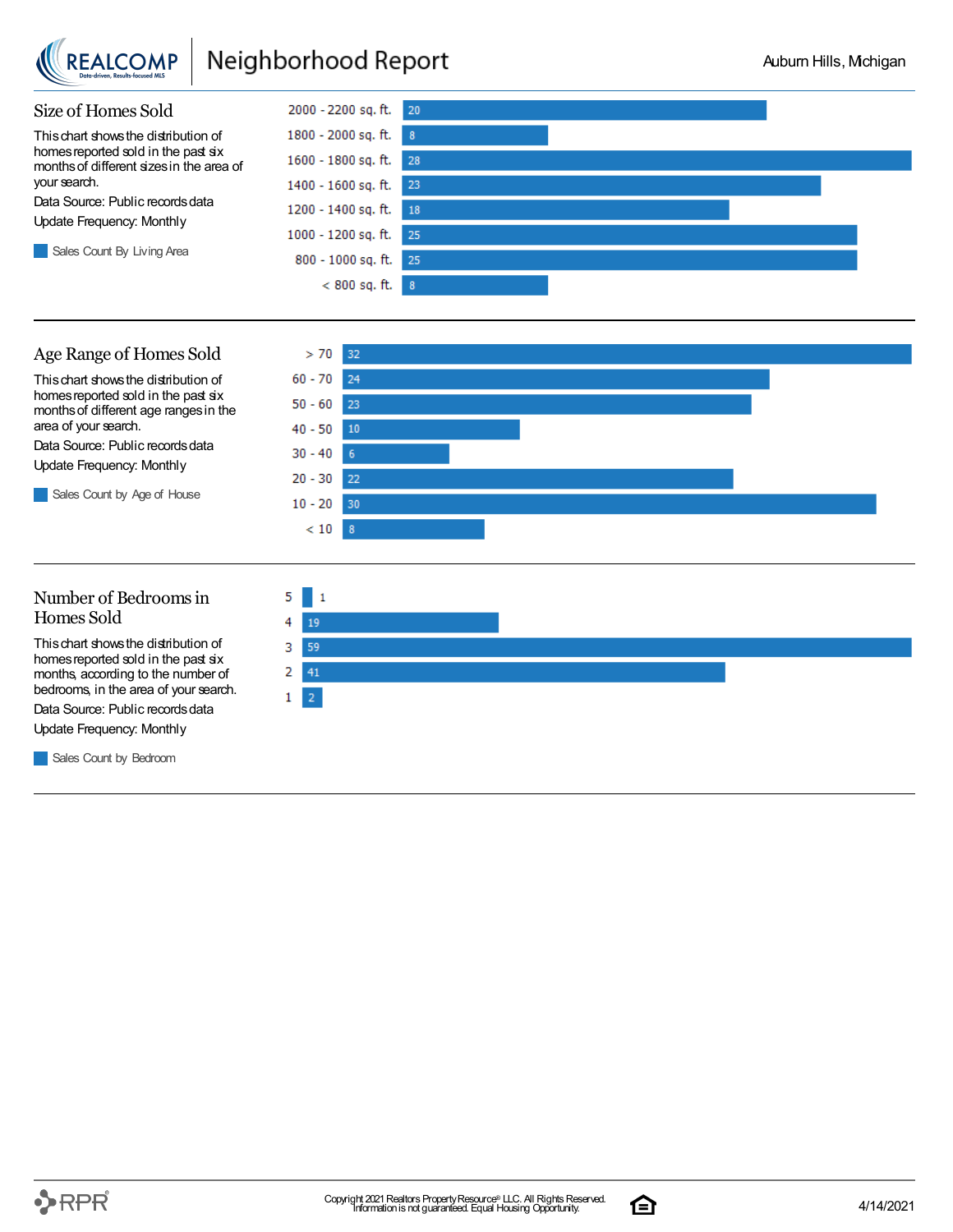

# Neighborhood: People Stats and Charts

|                               | ourn Hills |                |     |         |
|-------------------------------|------------|----------------|-----|---------|
|                               | 23.1K      | 25M            |     |         |
| <b>tion Density per Sq Mi</b> | 39K        | 1.44K          | 76  |         |
| <b>tion Change since 2010</b> | $+8.3%$    | +4 2%          |     | $7.7\%$ |
| Median Age                    | 3.         |                | 40  | 38      |
| Male / Female Ratio           | 51%        | Q <sub>0</sub> | 49% |         |

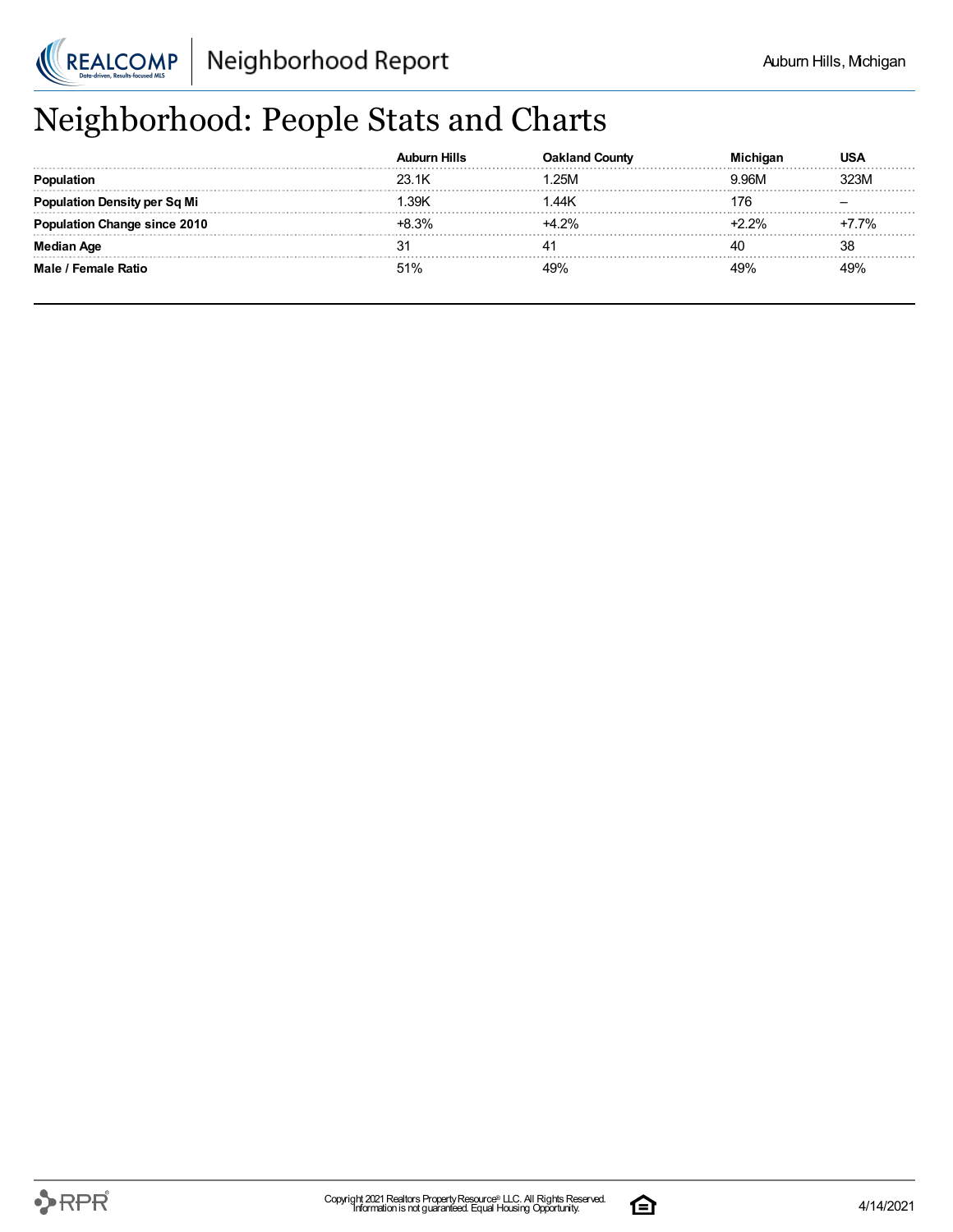



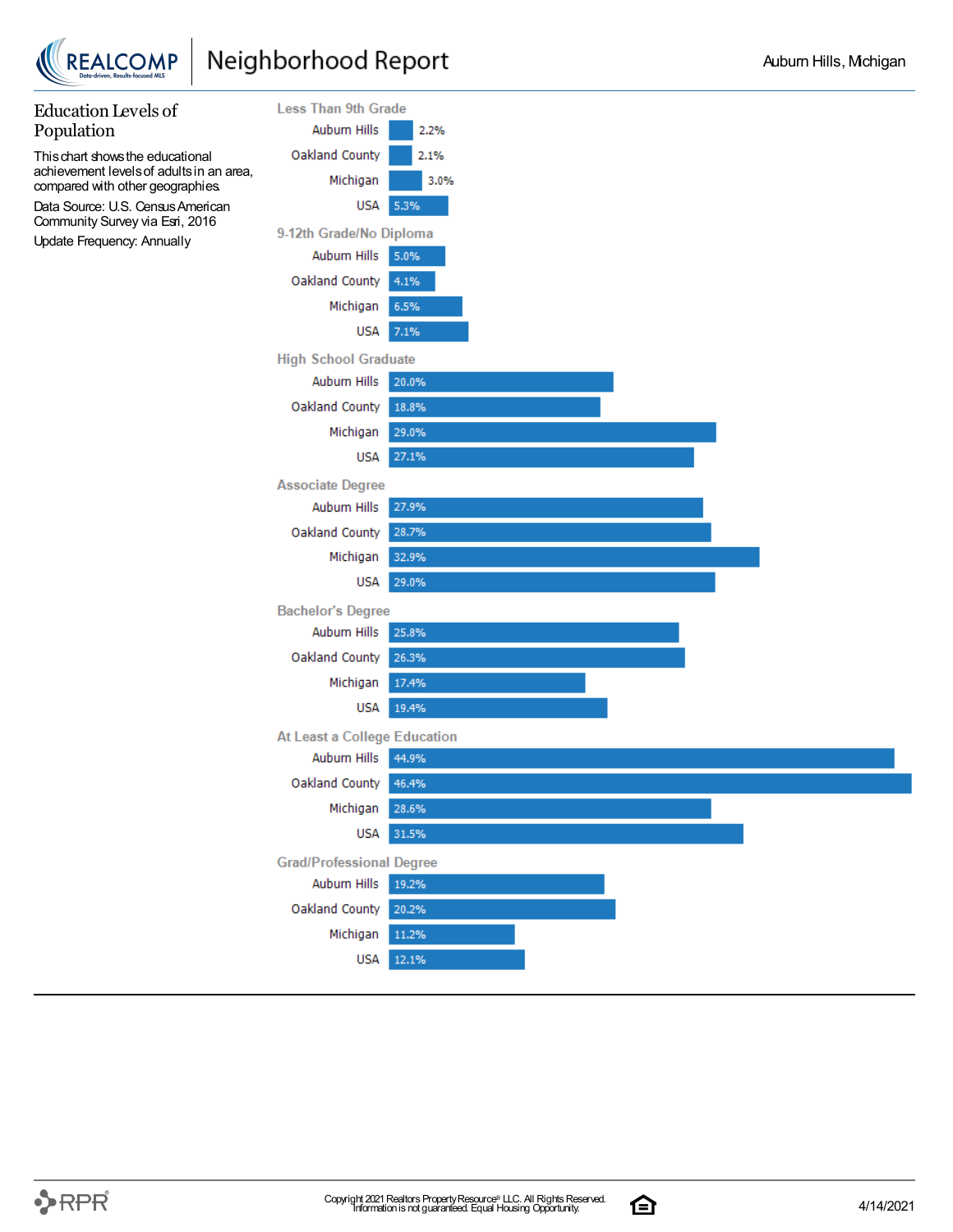

## Neighborhood Report



Data Source: USElectionAtlas.org Update Frequency: Quadrennially

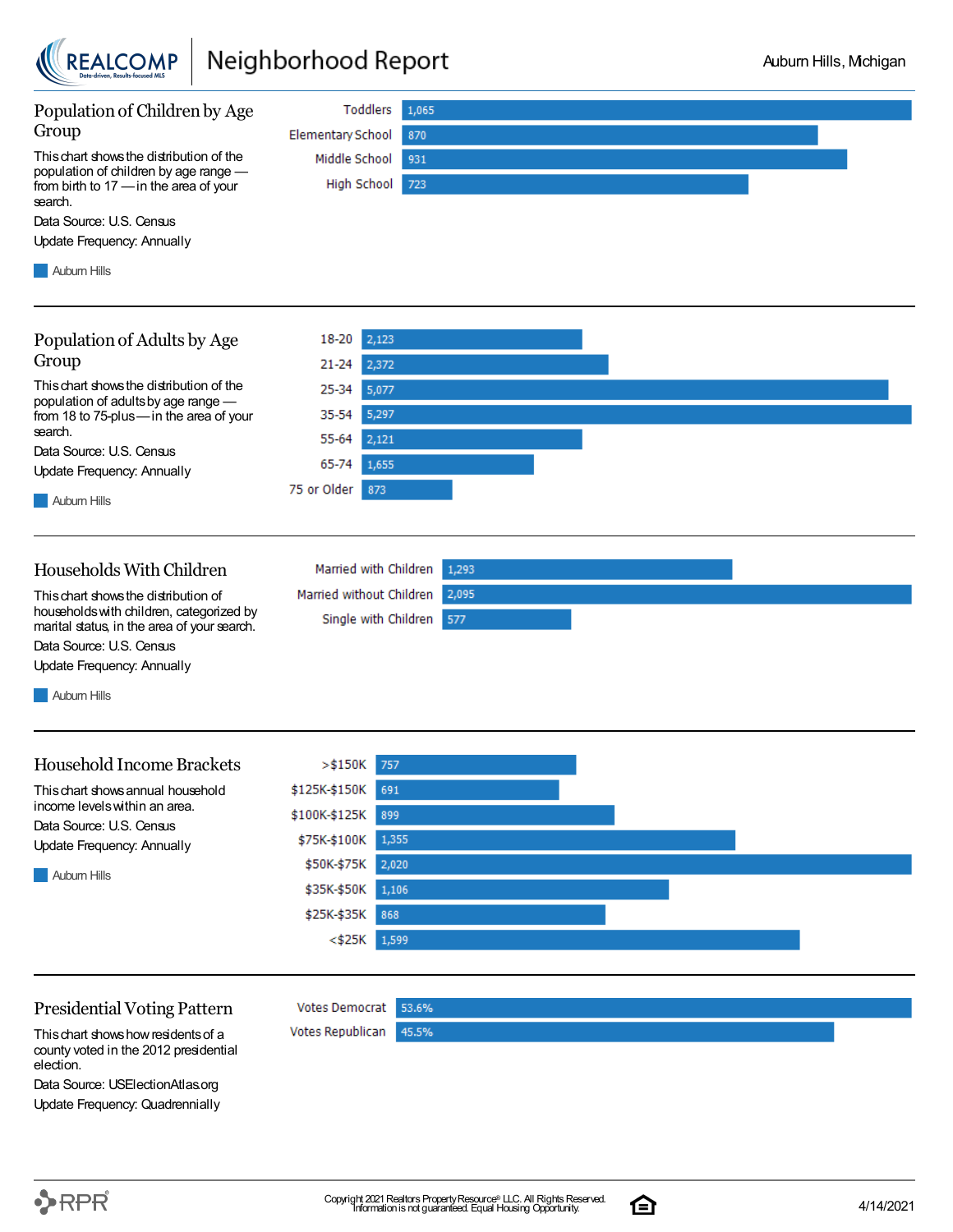

# Neighborhood: Economic Stats and Charts

|                   |          | l Countv |          |       |
|-------------------|----------|----------|----------|-------|
| Income Per Capita | \$31.506 | :42.760  | 336      |       |
| lousehold Income  | \$62.632 | 6.387    | \$54.938 |       |
| Rate              |          | 4.1%     | 6.1%     |       |
| Number            |          | 25 7K    | 28.9K    | 10.1M |
|                   |          | 608K     |          | 50M   |
| -orce Number      |          |          | . 71M    | ገባM   |





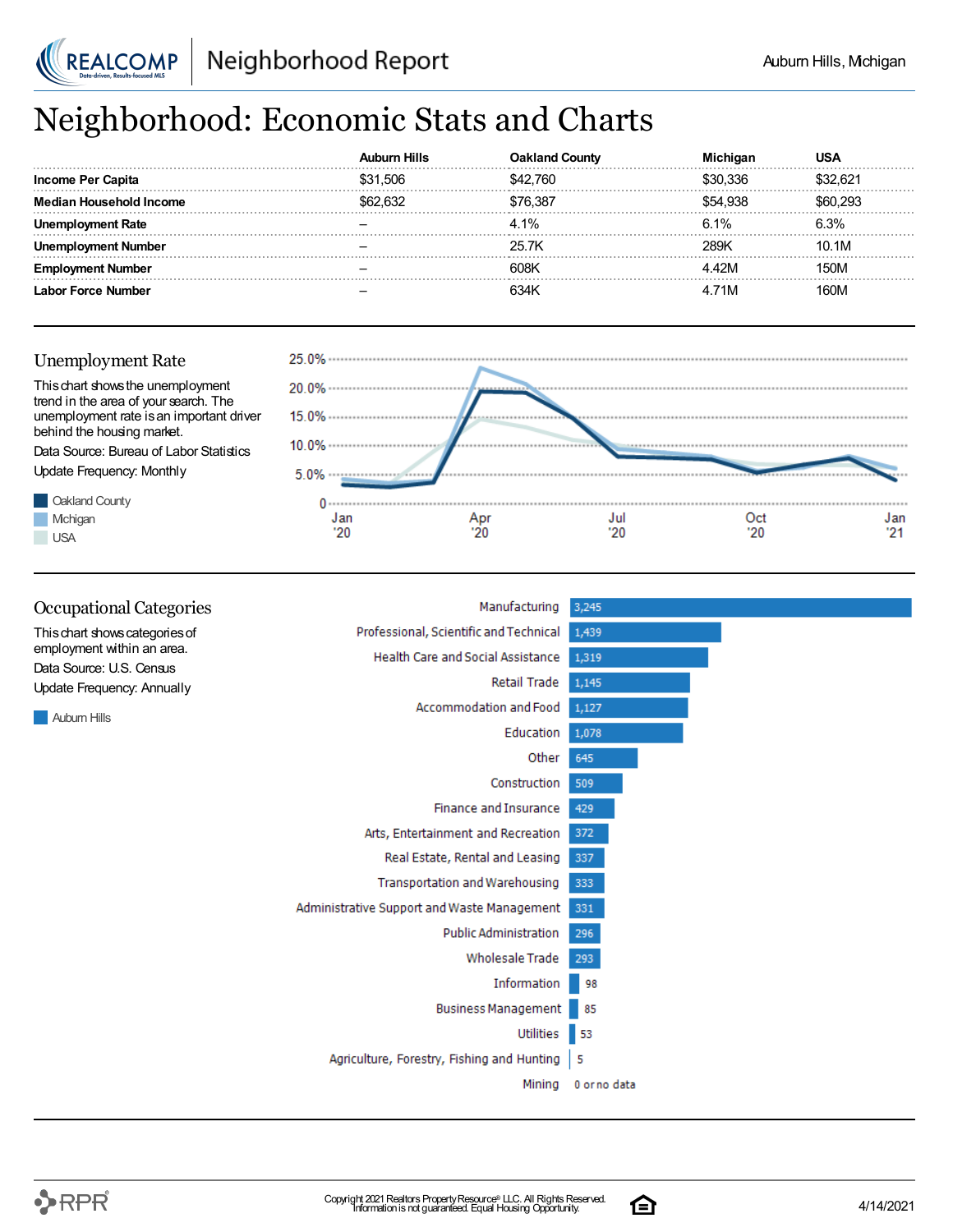

## Neighborhood: Quality of Life Stats and Charts

Quality of Life in 48326

|                                                         | <b>Auburn Hills</b> | <b>Oakland County</b> | Michiɑar | US.   |
|---------------------------------------------------------|---------------------|-----------------------|----------|-------|
| Elevation (in feet)                                     | 1.789               | 1.789                 | 1.782    |       |
| <b>Annual Rainfall (in inches)</b>                      | 35.01               | 35.01                 | 33.27    |       |
| <b>Annual Snowfall (in inches)</b>                      | 30.65               | 38.71                 | 60.38    |       |
| Days of Full Sun (per year)                             | 67                  | 67                    | 69       |       |
| Travel Time to Work (in minutes)                        |                     |                       | 24       |       |
| <b>Water Quality - Health Violations</b>                |                     |                       |          |       |
| <b>Water Quality - Monitoring and Report Violations</b> |                     |                       |          |       |
| <b>Superfund Sites</b>                                  |                     |                       | 96       | 2.402 |
| <b>Brownfield Sites</b>                                 | Yes                 | Yes                   | Yes      | Yes   |



**Auburn Hills** 

| How People Get to Work                                                           | Drove Alone/Carpool/Motorcycle 11,662 |     |
|----------------------------------------------------------------------------------|---------------------------------------|-----|
| This chart shows the types of                                                    | Work at Home                          | 506 |
| transportation that residents of the area<br>you searched use for their commute. | Walk                                  | 356 |
| Data Source: U.S. Census                                                         | Bicycle $ 40$                         |     |
| Update Frequency: Annually                                                       | Public Transit 32                     |     |
|                                                                                  |                                       |     |

| Average Monthly                             | Avg. January Min. Temp 11 |  |
|---------------------------------------------|---------------------------|--|
| Temperature                                 | Avg. January Max. Temp 32 |  |
| This chart shows average temperatures in    | Avg. July Min. Temp 65    |  |
| the area you searched.<br>Data Source: NOAA | Avg. July Max. Temp 85    |  |
| Update Frequency: Annually                  |                           |  |